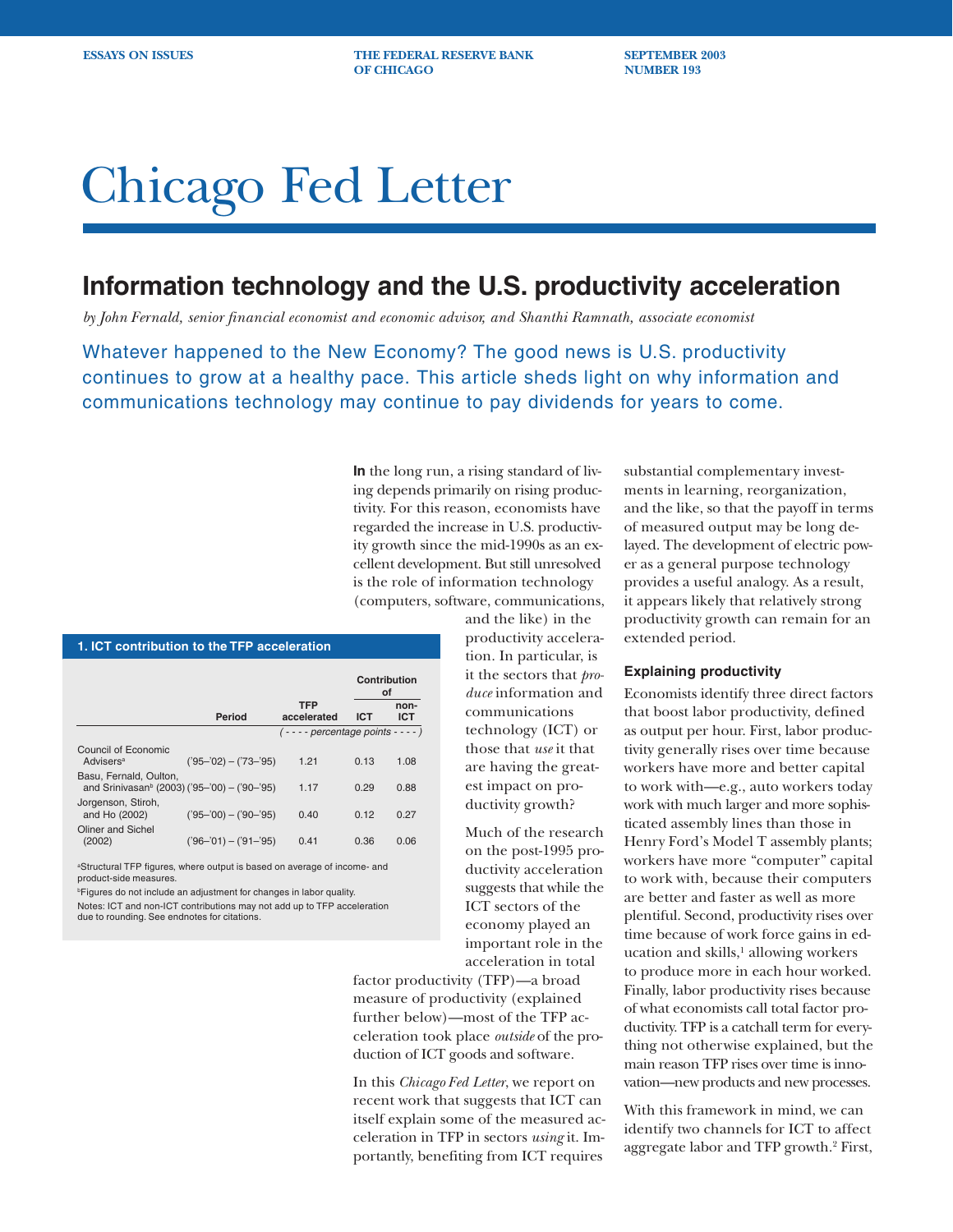innovation in the sectors *producing* ICT goods contributes directly to economywide TFP growth. Second, the *use* of ICT capital goods contributes directly to labor productivity through capital deepening: By reducing the effective cost to a user of deploying capital, falling ICT prices induce firms to increase their desired capital stock.

The 2003 *Economic Report of the President* (Council of Economic Advisers) provides a fairly recent estimate of the contribution of ICT to the acceleration in labor productivity. The report states that after controlling for business cycle effects, labor productivity accelerated 1.73% per year in the 1995–2002 period from the 1973–95 period. Of this acceleration, ICT contributed 0.53 percentage points per year: ICT capital deepening, i.e., that each worker had more ICT capital to work with, contributed 0.40 percentage points per year; and computer sector TFP contributed 0.13 percentage points (column 3 of figure 1). Non-ICT capital-deepening contributed 0.11 percentage points per year; labor quality made a slight, negative contribution (i.e., it improved at about the same rate in the 1973–95 period as in the 1995–2002 period).

By contrast, structural TFP *excluding* ICTsector TFP contributed 1.08 percentage points more per year from 1995 to 2002 than from 1973 to 1995. Figure 1 shows a range of other recent studies that provide a similar TFP decomposition.

All of these studies show some substantial contribution to the overall TFP acceleration coming from sectors that *use* rather than produce ICT. (The smallest figure for the non-ICT TFP acceleration is from Oliner and Sichel, 2002, who discount their small non-ICT contribution on technical grounds.) The causes of the TFP acceleration in ICT production are reasonably well understood. New product development, resulting especially from R&D, has led to rapid improvements in computer technology. For example, as Jorgenson (2001) and McKinsey (2001) discuss,<sup>3</sup> competition between two major chip manufacturers, Intel and AMD, led to more rapid introduction of new semiconductor chips in the post-1995 period, and this faster pace of technological rollout

appears to explain a large share of the ICT technology acceleration.

By contrast, there is little information about the source of the TFP acceleration outside of ICT production. In particular, there is no presumption that the *use* of ICT should have any particular effect on measured TFP. However, recent work (much of it microeconomic, firm-level, and anecdotal) suggests that there are important—but often indirect and hard to foresee—potential ways for ICT to affect measured production and productivity in sectors using ICT.

For example, Hubbard (2002) discusses how on-board computers have substantially raised TFP in trucking, in large part by raising capacity utilization.4 Dispatchers have real-time access to information on truck location and truck loads; customers, truckers, and intermediaries reduce costly transactions and search time; and firms have an easier time monitoring drivers (thereby making contracts easier to specify and enforce).

## **ICT as a general purpose technology**

In theoretical terms, much of this discussion revolves around the notion of "general purpose technologies" (GPTs). This term is usually applied to innovations, such as electricity or information technology, that have a pervasive and wide-ranging effect on how firms do business or even how people live.<sup>5</sup>

What kinds of links might there be between ICT use and measured TFP? Conceptually, one can separate these potential links into two categories: Purposeful co-invention, the accumulation of intangible "complementary capital"; and externalities of one sort or another. First, firm-level studies suggest that benefiting from ICT investments requires substantial and costly co-investments in complementary capital.<sup>6</sup> For example, firms that use computers more intensively may reorganize production, thereby creating "intangible capital" in the form of organizational knowledge. These investments may include resources diverted to learning; they may involve purposeful innovation arising from R&D.

The resulting "organizational capital" is analogous to physical capital in that

companies accumulate it in a purposeful way. We can think of this complementary capital as an additional input into production; it differs from ordinary capital and labor in that it is not directly observed.7 In other words, this channel is, in essence, the standard capital-deepening story, except that the input of intangible capital may not be measured.<sup>8</sup>

Second, the GPT literature suggests the likelihood of sizeable externalities to ICT. For example, successful new managerial ideas—including those that take advantage of ICT, such as the use of a new business information system—seem likely to diffuse to other firms, which learn by watching and analyzing the experimentation, the successes, and, importantly, the mistakes made by others. Indeed, firms that *don't* use computers more intensively may also benefit from spillovers of intangible capital. For example, if there are sizable spillovers to R&D, and if R&D is more productive with better computers, then even firms that don't use computers intensively may benefit from the knowledge created by computers.

The nature of the co-inventions and externalities suggests that we should not expect the benefits of ICT to diffuse instantaneously. First, if large complementary investments and innovations are necessary, diffusion of ideas from one firm to another will inevitably take time. Second, Bresnahan and Trajtenberg (1995) note that co-invention often requires "coordination between agents located far from each other along the time and technology dimension" (p. 3), so that institutional arrangements and market structure are likely to matter; these factors are likely to differ across countries. Third, adoption costs and adoption benefits may differ across firms, so that low adoption cost/high adoption benefit firms may adopt new technologies first.<sup>9</sup> Finally, spillover effects may be stronger at closer distances (e.g., within Silicon Valley).

## **Electricity as a general purpose technology**

A number of people have argued that the diffusion of electricity provides an appropriate analogy for the likely delayed benefits of ICT.10 Certainly, electricity provides numerous specific examples of how a GPT transforms business and household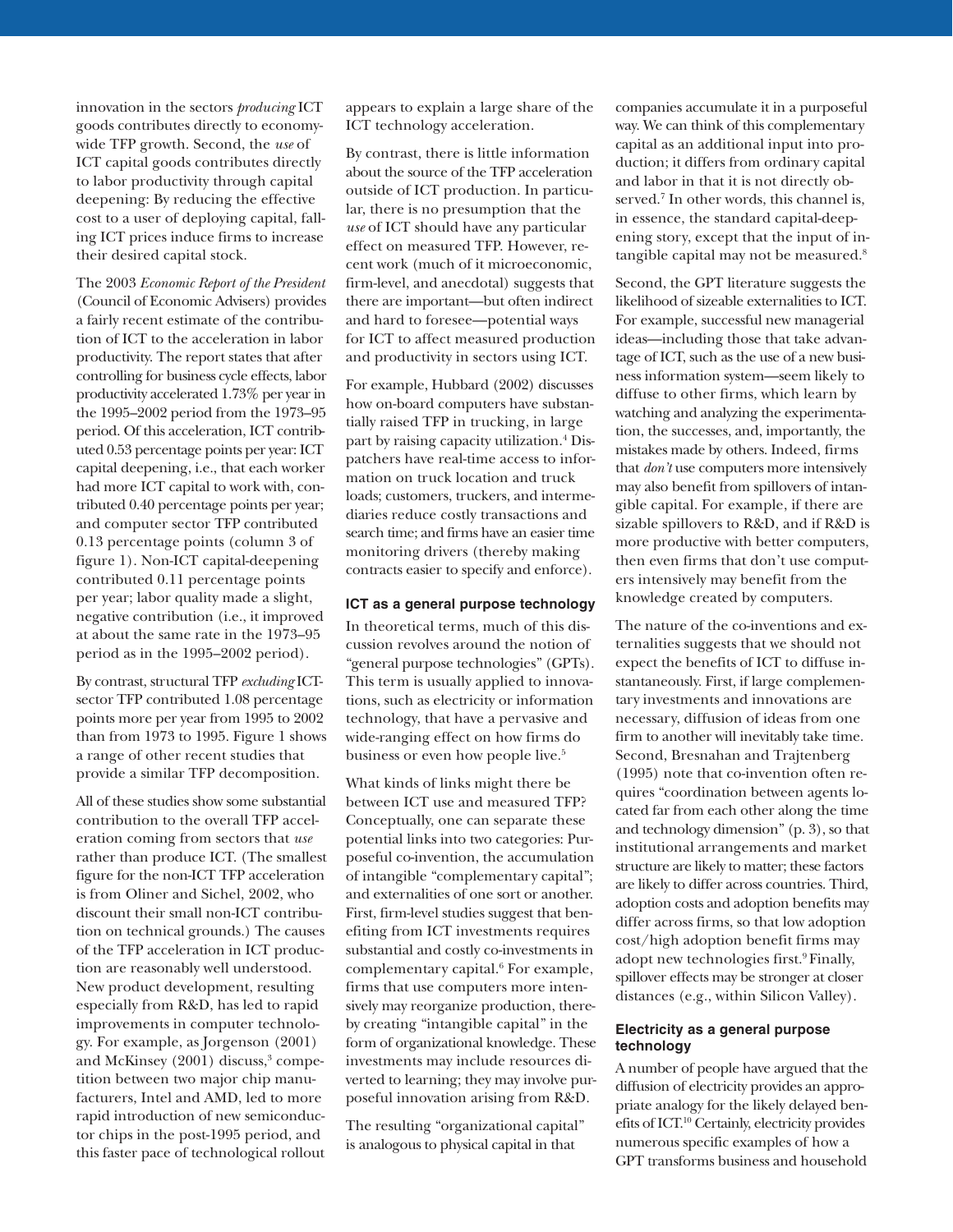life. Benefiting from electricity, however, required dramatic reorganizations of production as well as a spate of new products. As a result, the benefits took many decades to unfold.

In particular, substantial co-invention was necessary to reap the major benefits of electrification. The major innovations in electricity per se were the invention of the electric dynamo, which changes mechanical power into electric power, and the subsequent invention of the electric motor. At first, factories simply replaced existing large steam-driven engines with large electrical motors as the power source driving the central shafts and turbines. Not surprisingly, the benefits were small and incremental. But engineers began to realize that electric motors were much more flexible than steam power, allowing them to redesign factories in much more efficient ways, with small electrified machines throughout the factory; workflow rather than proximity to the central power shaft became the organizational principle.11 Coupled with innovative ideas such as Henry Ford's assembly line, electric power run through wiring proved to be an advancement from the original power shafts, which would have been ill-suited for the assembly line.12 Ford's new system then led to additional benefits through the introduction of interchangeable parts and mass production, which both revolutionized production.

Once houses were electrified, new products were invented that directly benefited households. Gordon (2000) observes the myriad ways in which, after a substantial lag, new electrified consumer appliances greatly improved the quality of life—e.g., by eliminating manual laundry with electric washing machines and food spoilage with refrigerators.<sup>13</sup> Greenwood, Shesadri, and Yorukoglu (2002) argue that household appliances helped women move into the labor force by making household chores easier and faster and creating more free time (see also Jovanovic and Rousseau, 2003).<sup>14</sup>

## **Evidence for ICT as a GPT**

As noted earlier, the empirical literature suggests that measured TFP reflects an acceleration in sectors that *use* (rather

than simply produce) ICT products. TFP can, of course, move around for a lot of reasons unrelated to ICT. For example, it could be that the U.S. experienced broad-based managerial innovations that raised TFP growth throughout the economy. Nevertheless, the GPT considerations suggest that the acceleration in measured TFP—and the managerial innovations that cause it—could be associated with the use of ICT.

For example, Brynjolfsson and Hitt  $(2003)^{15}$  find that in a sample of 527 large U.S. firms from 1987 to 1994, the full benefits of computers for output and productivity do not appear to be realized for at least five to seven years. They interpret their results as suggesting the importance of combining computer investments with "large and time-consuming investments in complementary inputs, such as organizational capital."

At a more aggregated industry level, several studies explore whether TFP growth across industries is correlated with ICT intensity. In contrast to firm-level studies, these industry studies rarely find much contemporaneous correlation between ICT capital and TFP growth (e.g., Stiroh, 2002, and Wolff, 2002).16 But given the GPT nature of ICT, the contemporaneous correlation need not be positive—even if ICT is, in fact, an important contributor to measured TFP. For example, implementing new ICT intensive production methods likely requires a diversion of resources toward learning and organizational change, which temporarily disrupts production.

Wolff does find that U.S. industries investing heavily in ICT have greater changes in their occupational mix and the composition of intermediate inputs, consistent with substantial reorganization. Gust and Marquez (2003) find that industrial countries with a more burdensome regulatory environment (especially affecting labor market practices) adopted ICT more slowly and also had slower TFP growth.<sup>17</sup> Those findings are consistent with the notion that the uptake of ICT could affect measured TFP in the sectors using the ICT.

Basu, Fernald, Oulton, and Srinivasan (2003) find that the industry data are

reasonably consistent with the predictions that in sectors using ICT, ICT capital growth should, with long lags, be positively associated with TFP growth. In particular, they find evidence that ICT capital investments in the 1980s and early 1990s are positively correlated with the TFP acceleration in the late 1990s.

## **Conclusion**

At the peak of the "New Economy" hype of the late 1990s, many argued that "The Internet changes everything." The presumption was that the changes would take place almost overnight. But the lessons from previous general purpose technologies such as electricity, as well as recent theoretical and empirical work, suggest that the necessary complementary investments and innovations take place only with long lags. Thus, it could be that the promise of the Internet and other new technologies will continue to be realized—but over a long period.

More generally, though, the sustained, strong productivity performance of the U.S. economy gives grounds for cautious optimism that when the overhang of recent bad shocks ends, the economy could return to relatively robust rates of growth. To the extent that ICT is, indeed, a general purpose technology, the returns to innovation (whether managerial innovations or the development of new products and processes) are likely to remain high for some time to come.

Michael H. Moskow, *President;* Charles L. Evans, *Senior Vice President and Director of Research;* Douglas Evanoff, *Vice President, financial studies;* David Marshall, *team leader, macroeconomic policy research;* Daniel Sullivan*, Vice President, microeconomic policy research;* William Testa, *Vice President, regional programs and Economics Editor;* Helen O'D. Koshy, *Editor;* Kathryn Moran, *Associate Editor.*

*Chicago Fed Letter* is published monthly by the Research Department of the Federal Reserve Bank of Chicago. The views expressed are the authors' and are not necessarily those of the Federal Reserve Bank of Chicago or the Federal Reserve System. Articles may be reprinted if the source is credited and the Research Department is provided with copies of the reprints.

*Chicago Fed Letter* is available without charge from the Public Information Center, Federal Reserve Bank of Chicago, P.O. Box 834, Chicago, Illinois 60690-0834, tel. 312-322-5111 or fax 312-322-5515. *Chicago Fed Letter* and other Bank publications are available on the World Wide Web at http:// www.chicagofed.org.

ISSN 0895-0164